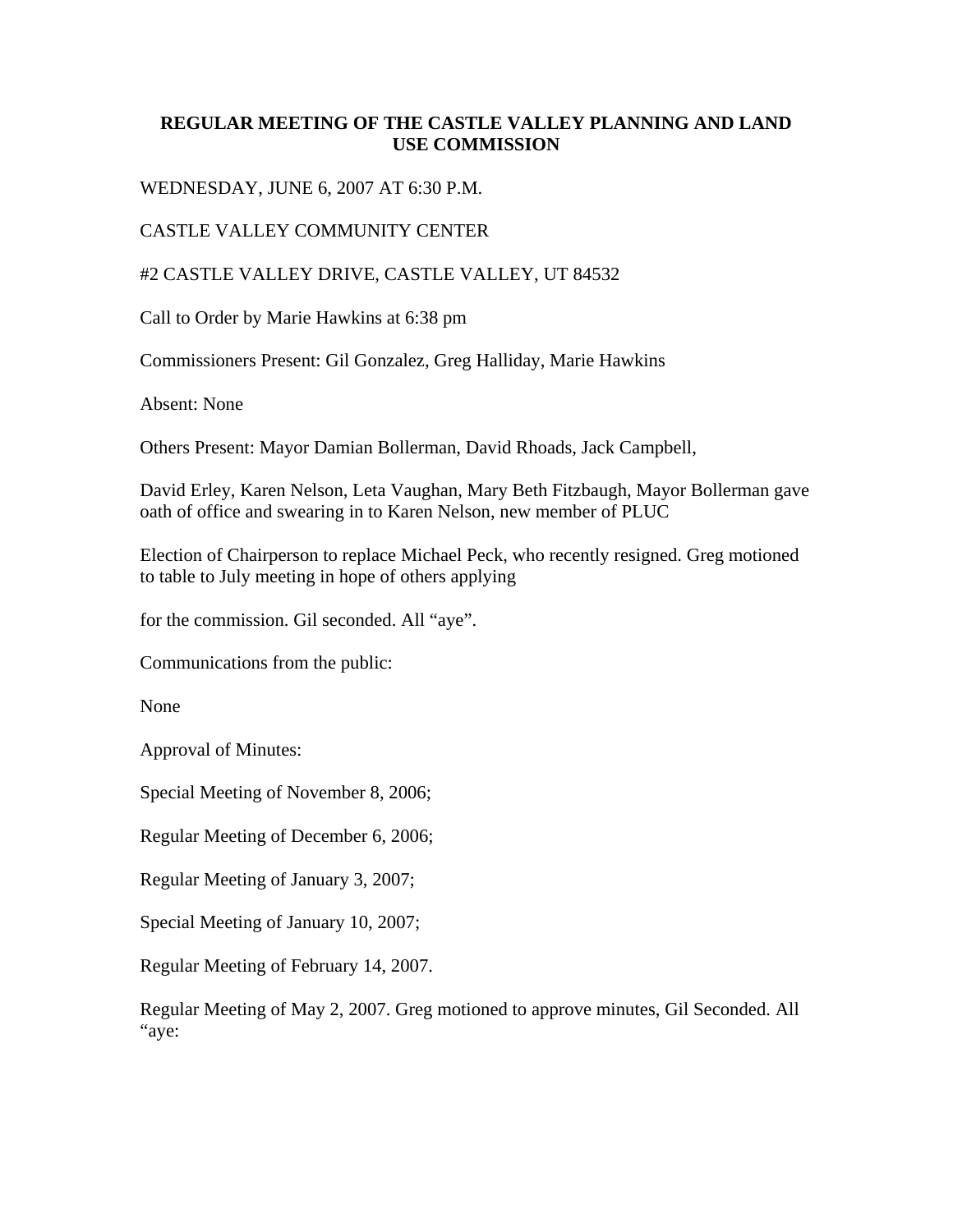Reports:

Building permits update:

Simmons-lot 58-addition

Hensley-lot-36-barn

Wolcott lot-230-modular home

New Business:

Discussion and possible action re: Conditional Use Permit application of David Rhoads, Lot 430,for a Mobile Repair Shop.

Greg spoke w/ Dave reviewing concerns in storing oils and fuels so no leaching or contamination of ground water would be possible.

Dave has found company that will haul out used oil and toxins for him if he uses their products. He is looking for storage unit with cover and retaining wall. Marie asked if it is concrete. Dave will use containers, with an awning and an overfill container. Best is 55 gallon drum in a circle with concrete basin.

Karen: What will prevent leaking?

Dave: Storage is not to be overfilled.

Greg: What will keep rainwater out?

Dave: Awning will prevent.

Gil: Fire danger?

Dave: Not volatile.

Marie: Work only certain hours.

Jack Campbell asked for a description of CUP application.

Marie read the application submitted by Dave.

Dave Erley: With Town of Castle Valley buying equipment, how will they store fuels and oil?

Karen: About disposal-is this to be done weekly or monthly?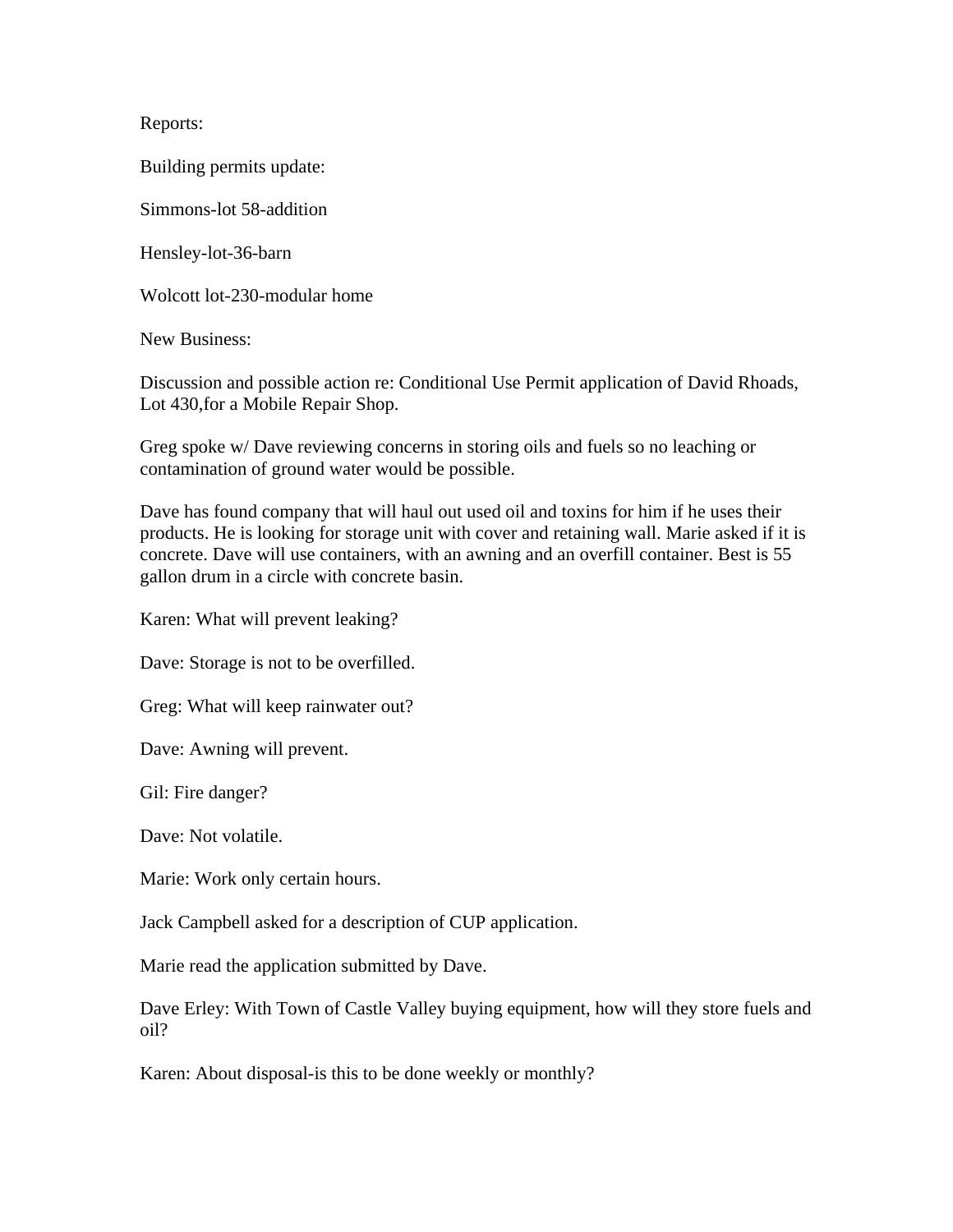Mayor: CUP must be compared to all prior CUPs. PLUC cannot require Dave to do more that others have.

Mayor: Put in CUP application that business that has potential toxic waste has proper storage and disposal.

Jack: Other businesses have been required- like a photography business that would have chemicals also.

Karen: How can commission know what conditions are required?

Greg- You can't. You must be aware that new conditions cannot be added to new applications.

Marie: Ordinance 85-3 covers it.

Marie: Do solvents need special storage too?

Dave: Some solvents can be disposed of together, others separate.

Marie: Should we hold off until Dave has all disposal and storage issues resolved?

Mayor: No, he needs to know the conditions ahead of time.

Gil: Noise?

Dave: Some noise during business hours only, possibly until 10:00 pm, like impact gun and pounding. Normal shop noise, in an area covered with a 2,000 sq ft awning. A 2400 sq ft barn could be used for working on agricultural equipment only.

Marie: Welding?

Dave: Use caution with platform or inside building. Has fire equipment, and will be prepared.

Marie: Concrete or gravel area?

Dave: Yes.

Greg: Seen shop; it is organized and clean.

Dave: Shop owner with 25 years experience. Community could administer and take responsibility of fluids once set up for town's equipment.

Marie: Additional employees?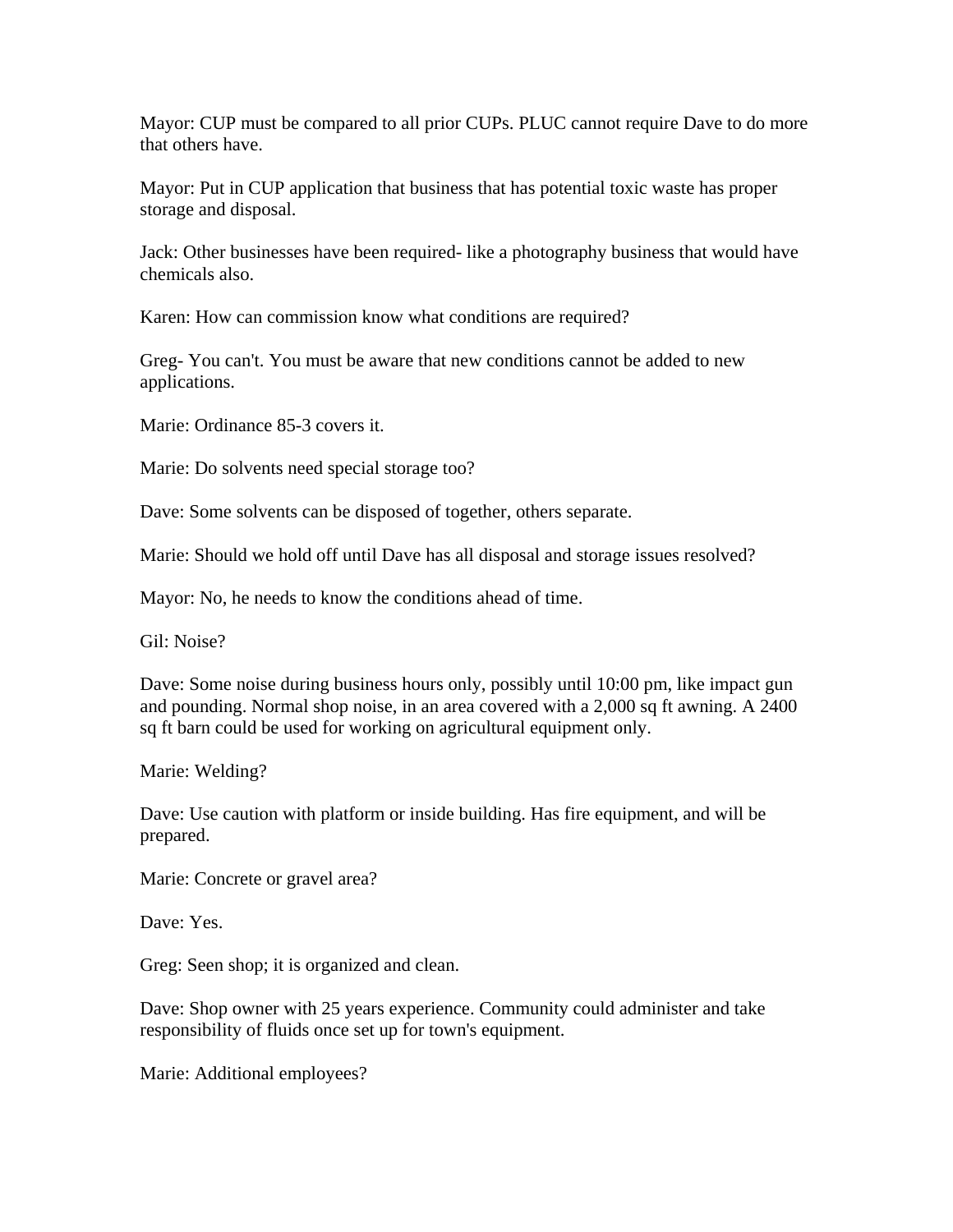Dave: No. Plan to stay very small. Like to work on the community vehicles and pick jobs and keep low-key.

Greg proposed to accept application with conditions: follow the ordinance -nothing is to escape. Use safety precautions in all operations:

Fire suppression equipment, Toxic fluids will be removed when Town has the capacity to store

Gil seconded the application.

All voted in favor of accepting David Rhoads CUP for lot 430.

Old Business:

Discussion and possible action re: General Plan.

Karen and Gil suggested a time to set up workshop to revise the draft, and then the Public Hearing.

Greg: must have official map of town, one registered with county.

Survey showed public opinions on the issues to guide PLUC.

Workshop on General plan was set for June 8, 1:00pm at Town office.

Dave Erley cannot attend meeting but wants roads drainage, fire breaks to be addressed in plan with a holistic approach. Gil motioned to retable the General

Plan until after the workshop. Karen seconded with comment that a Public hearing is also held. All "aye".

Report and possible action re: updating the Deer Fencing Ordinance

Greg motioned to open; Gil seconded. All "aye".

Gil suggested making fencing a conditional use application; only neighbors involved. Taking fence down or reducing when property sold. Still needs some work.

Mayor: Now 4 ft is ok; more than 1 acre of exclusionary fencing above 4 ft is only for commercial agriculture.

Jack: Years ago, language is hard to understand and needs to be more clear. He sent to Michael Peck a copy of a better one. Gregg has copy from Michael.

Karen motioned to table. Gil seconded. All "aye".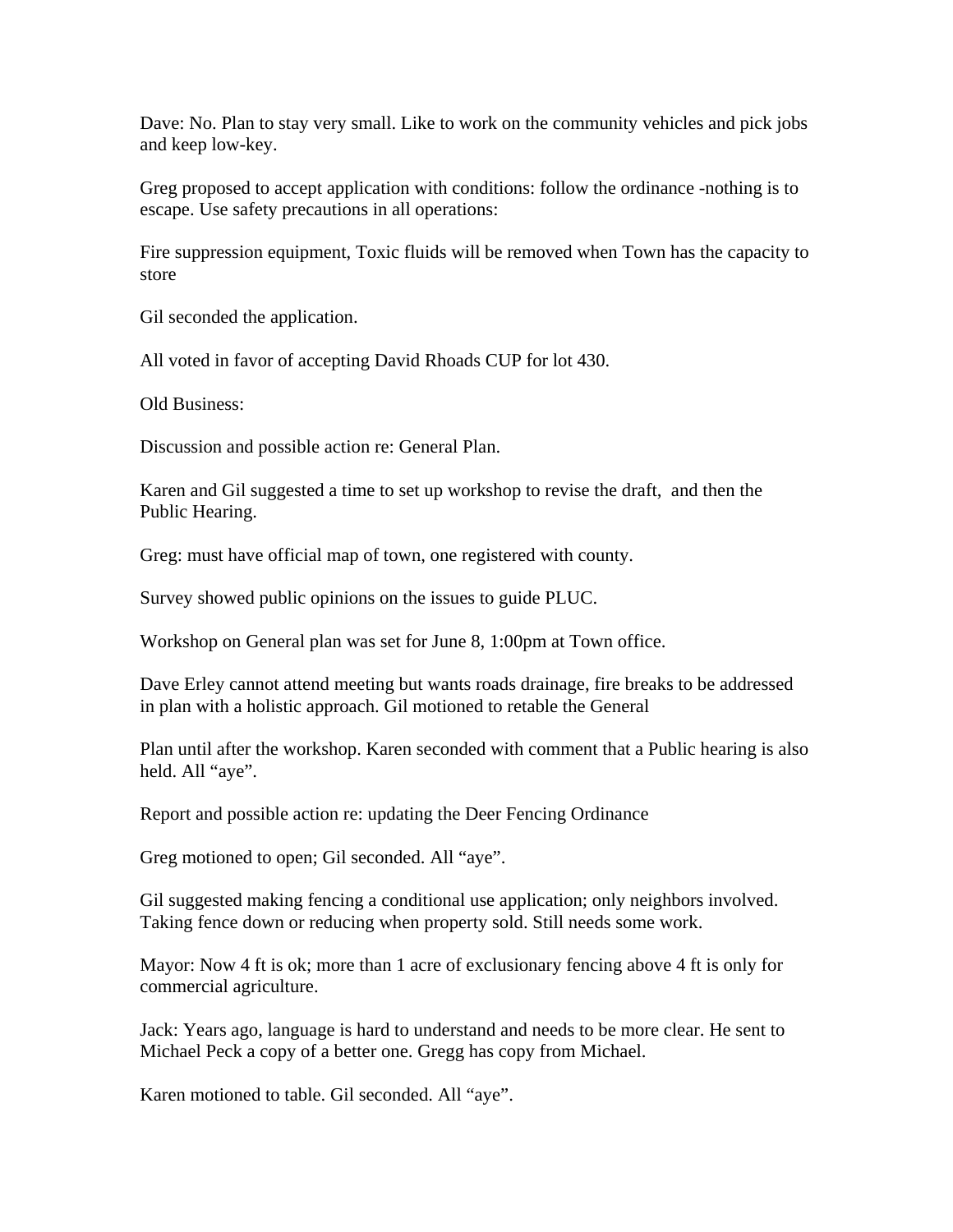Gil found an official map is in with Incorporation papers. He will have Town Clerk or PLUC clerk make copy.

Report and possible action re: streamlining the Conditional Use Permit Process

Karen moved to untable; Marie seconded. All "aye".

Marie: Requests have been made to make application simpler. The process could be split into to forms: Form A is for simple business that has no real impact.

Form B is more detailed for business and other uses that might generate negative impacts.

Karen: Continue sending letters to neighbors?

Greg: Yes, send letters.

Dave E: Add category C- toxic & hazardous materials. This is non-commercial zone and neighbors should know and have guarantees that they will be protected.

Jack: Need for question-does plan conform to all ordinances?

Leta- If no impact business, why should resident apply?

Jack- history shows a small catalog business soon grew to large business on many lots. Ordinance 85-3 protects us from that now.

Gil: Good form but needs tweaking.

Karen: Add that it complies with all applicable ordinances. Noise, nuisance, fencing, lighting. etc.

Gil: Add the ordinances to application.

Jack: If licensed by state? Do you comply with DOPL?

Gil: Not all businesses get licensed or report to Federal government.

Mayor: Protect the residential zone with Conditional Use. Small home offices are still commercial.

Gil: Attorney may know if Town is liable if a small business in noncompliance.

Jack: signature on front page is required

Karen: Suggested to table.